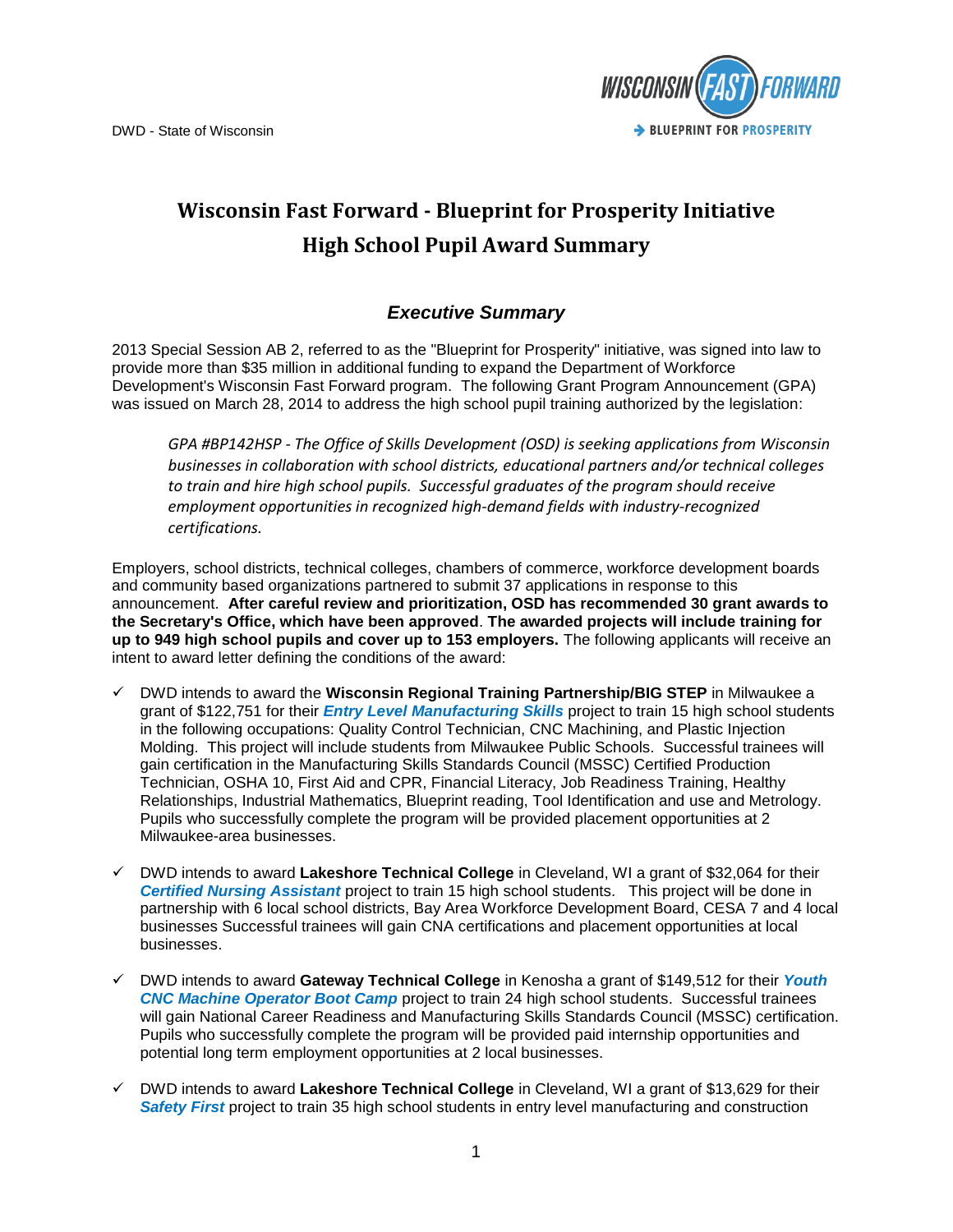

> BLUEPRINT FOR PROSPERITY

occupations in partnership with 14 local businesses and 6 local school districts. Successful trainees will receive OSHA 10 and American Heart Association First Aid and CPR/AED certification and placement opportunities at local businesses.

- DWD intends to award **UW Hospital and Clinics Authority** in Madison a grant of \$60,287 for their *Pharmacy Technician Training Program* project to train 10 high school students as pharmacy technicians in partnership with Madison College, 6 school districts and 3 local businesses. Successful trainees will receive Pharmacy Technician Certification Board (PTCB) and ASHP Pharmacy Technician Training Program certification and a Department of Workforce Development Youth Apprenticeship – Certificate of Occupational Proficiency. Pupils who successfully complete the program will be provided placement opportunities at UW Health and other local businesses.
- DWD intends to award **Northcentral Technical College** in Wausau a grant of \$149,641 for their *Academy–to-Work: Health and Welding Career Pathway* project to train 40 high school students for careers as nursing assistants or welders This project will be done in partnership with 15 local school districts and 6 businesses. Successful trainees will gain a Production Welding Technical Diplomas or a Nursing Short-term technical Diploma and placement opportunities at 6 local businesses.
- DWD intends to award **CESA 2** in Whitewater a grant of \$80,800 for their *"Construction"* project to train 100 high school students in Plumbing, HVAC, and Carpentry in partnership with the Associated Builders and Contractors, Associated General Contractors, Madison College, 9 local high schools and 3 employers for placement opportunities. Successful trainees will gain certification in National Center for Construction in education and Research (NCCER) CORE certificate, OSHA 10, American Heart Association First Aid and CPR certificate and a Department of Workforce Development Construction Certification of Occupational Proficiency.
- DWD intends to award **Lakeshore Technical College** in Cleveland, WI a grant of \$19,444 for their *Customer Service/ServSafe Certificate* project to train 24 high school students in Guest Services, Culinary Assistance, and Dietary Aide services. This project will be done in partnership with 7 local school districts, Bay Area Workforce Development Board, CESA 7 and 3 local businesses. Successful trainees will gain certification in Customer Service and ServSafe and will be provided placement opportunities at local businesses.
- DWD intends to award **Door Kewaunee Business and Education Partnership** in Sturgeon Bay a grant of \$57,575 for their *High School Home Construction* project to train 15 High School Students for careers as rough and finish carpenters, general builders, drywall installers, and stone masons. This project is a partnership between Northeast Wisconsin Technical College, Door County Homebuilders Association, 6 school districts and 14 local businesses. Successful trainees will gain a Structural Systems Certificates and will be provided placement opportunities at local businesses.
- DWD intends to award the **School District of West Salem** a grant of \$20,000 for their *Technology and Engineering* project to train 15 high school students for careers as diesel or automotive technicians in partnership with Western Technical College and 10 local businesses. Successful trainees will receive an ASE Certification for Automotive or Diesel Technician and will be provided placement opportunities at 10 local businesses.
- DWD intends to award **GPS Education Partners** in Waukesha a grant of \$85,027 for their *Advanced Manufacturing Certificate Pathway* project to train 27 high school students for careers in tool and die, metal fabrication, machining and manufacturing. Successful trainees will receive a Manufacturing Skills Standards Council (MSSC) Certified Production Technician certificate and technical college course credits toward a CNC Operations Technical Diploma, Metal Fabrication-Welding Technical Diploma or Mechatronics certificate at the Waukesha County Technical College. Graduates will also be provided with placement opportunities at 4 local businesses.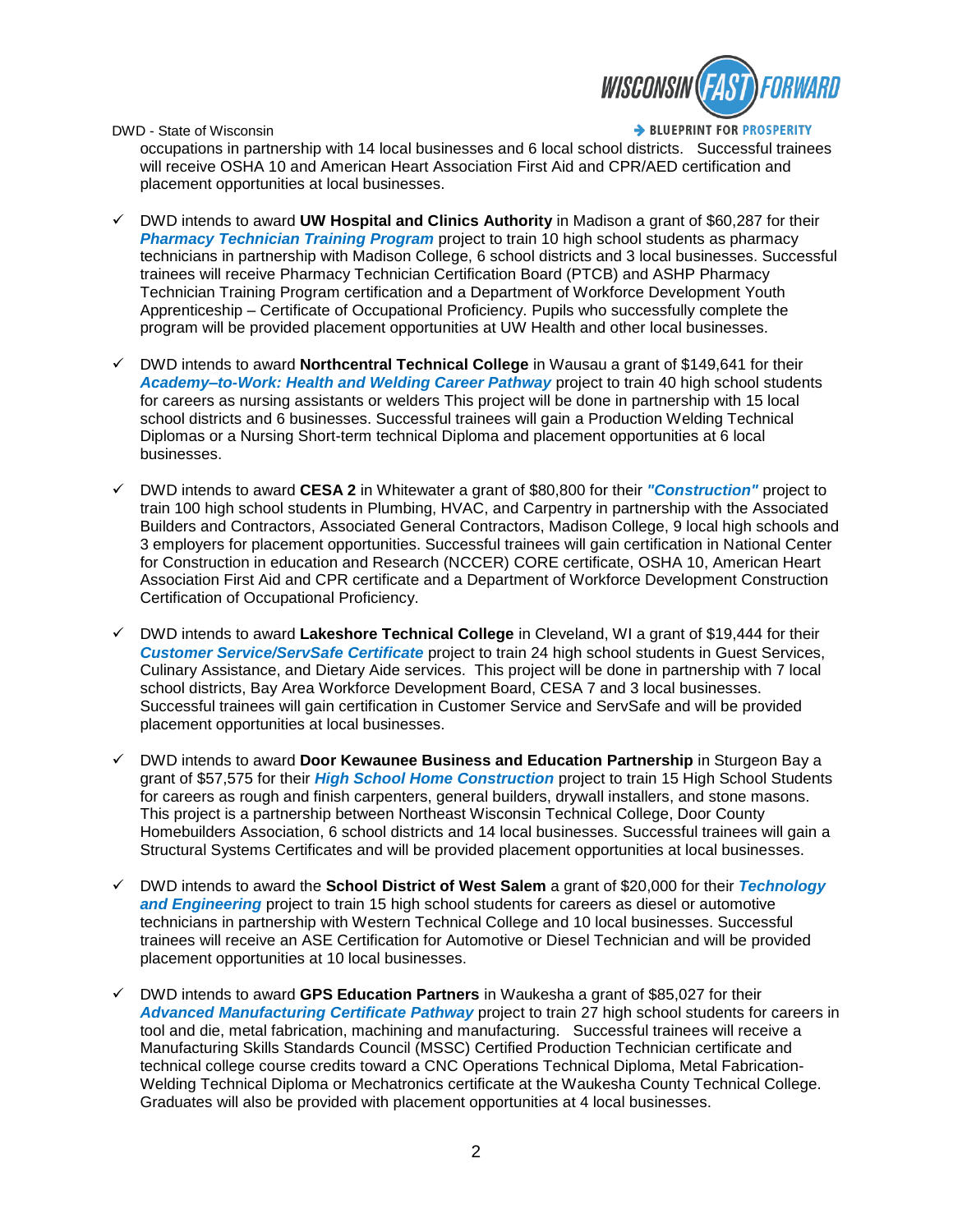

> BLUEPRINT FOR PROSPERITY

- DWD intends to award the **South Central Wisconsin Workforce Development Board** in Madison a grant of \$150,000 for their *Middle College for Manufacturing and Health Care* project to train up to 160 high school students in manufacturing or healthcare administration in partnership with 15 school districts, Madison College and Moraine Park Technical College. Successful trainees will gain certification in Manufacturing Essentials or Medical Office Assistant along with technical college credits from Moraine Park Technical College or Madison College. Pupils who successfully complete the program will be provided opportunities for placement at 15 local businesses for summer or longer term employment.
- DWD intends to award **CESA 6** in Oshkosh a grant of \$60,000 for their *Information Technology Innovation Academy* to train 15 high school students for careers in Software Design and Development or Network and Hardware Technologies in partnership with Fox Valley Technical College and 5 school districts. Successful trainees will receive ACT WorkKeys certification, a regionally endorsed employability certificate and a Department of Workforce Development Youth Apprenticeship – Certificate of Occupational Proficiency and will be provided placement opportunities at 3 local businesses.
- DWD intends to award the **Fond du Lac Area Association of Commerce** a grant of \$9,638 for their *CNA Certification for High School Students* project to expand its Certified Nursing Assistant (CNA) Program. The Fond du Lac Area Association of Commerce will partner with the Fond du Lac Youth Apprenticeship Consortium, 7 local high schools and Moraine Park Technical College to increase the CNA program by 20 students and the opportunity for CNA credentials. Successful trainees will also receive technical college credits and will be provided placement opportunities at 4 local businesses.
- DWD intends to award the **New Holstein High School** a grant of \$9,040 for their *Certified Nursing Assistant* project to train 24 high school students as a CNA in partnership with Fox Valley Technical College. Successful trainees will gain CNA certification and technical college credits and potential placement at 5 local businesses.
- DWD intends to award **CESA 6** in Oshkosh a grant of \$57,150 for their *Building Innovation in Construction Trades* project to train 52 high school students for careers in carpentry, masonry, HVAC, electrical and plumbing. Successful trainees will receive OSHA 10 and First Aide certifications and will be provided placement opportunities at 8 local businesses.
- DWD intends to award the **Fox Valley Technical College** in Appleton a grant of \$15,973 for their *Rural Partnership for Nursing Assistant* project to train 12 high school students as a Certified Nursing Assistant. Successful trainees will gain CNA Certification and an Employability Success Certificate and placement opportunities at 2 local businesses.
- DWD intends to award the **Fox Cities Chamber of Commerce** in Appleton a grant of \$18,966 for their *Certified Nursing Assistant Career Path* project to train 12 high school students for careers as a CAN. Successful trainees will receive CNA Certification and an Employability Skills certificate and will be provided placement opportunities at 2 local businesses.
- DWD intends to award the **Hudson School District** a grant of \$108,497 for their *Accelerating Youth career Readiness* project to partner with Wisconsin Indianhead Technical College, 3 school districts, CESA 11, and West Central Wisconsin Workforce Development Board to train 80 high school students for careers as nursing assistants or in the hospitality-lodging-tourism or construction fields. Successful trainees will gain certification in OSHA 10, First Aid and CPR, Employability Skills, ServSafe and entry into a Youth Apprenticeship program as well as be provided placement opportunities for employment at 8 local businesses.
- DWD intends to award **Mishicot School District** a grant of \$87,384 for their *Science and Technology Center – Manufacturing and Health Care* project to train 35 high school students in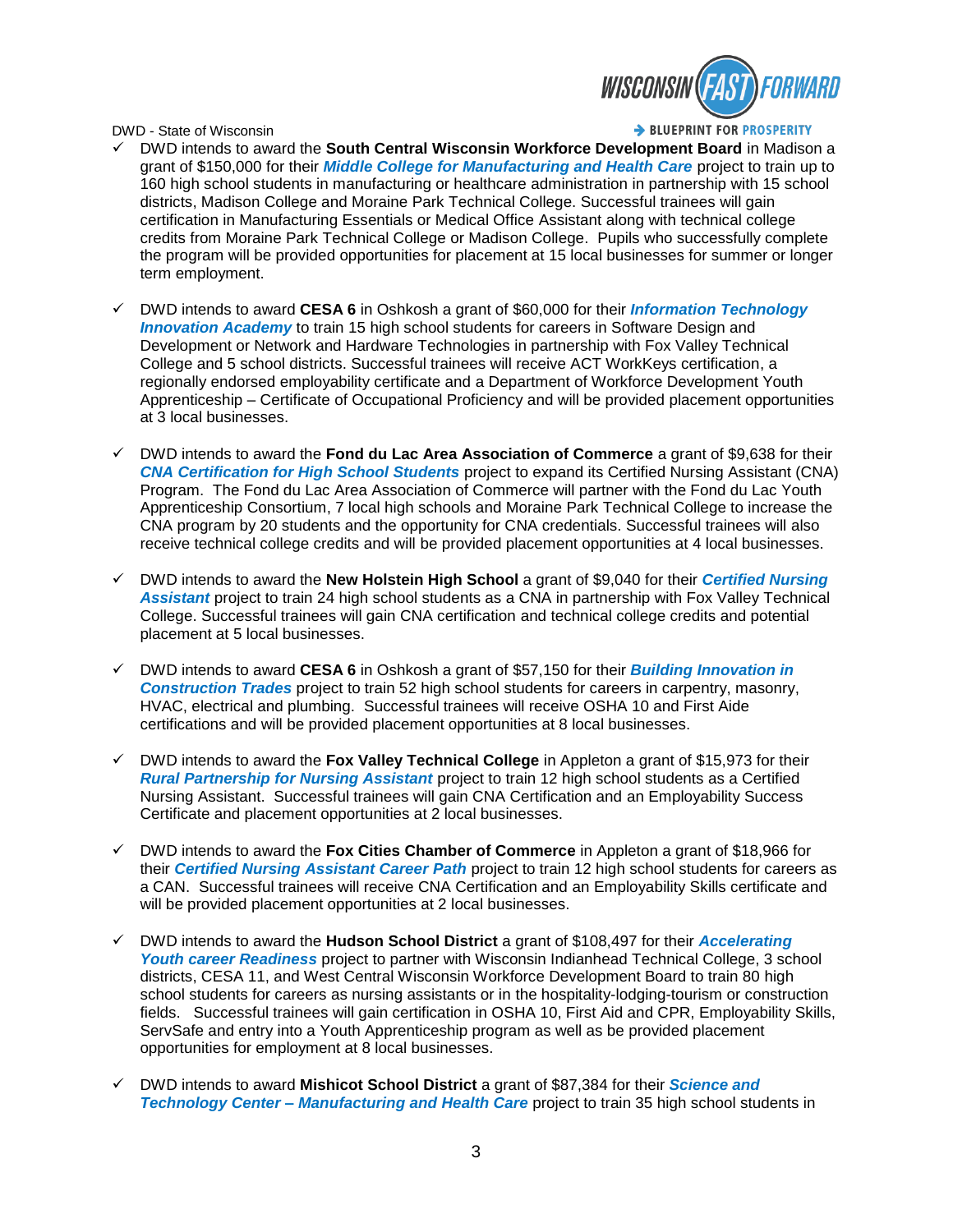

> BLUEPRINT FOR PROSPERITY

machine tool manufacturing, industrial maintenance and welding. Successful trainees will gain technical college credits and certification in Manufacturing Excellence in partnership with Lakeshore Technical College with potential employment opportunities at 3 local businesses.

- DWD intends to award the **School District of New Berlin** a grant of \$27,990 for their *Certified Nursing Assistant* project to train 20 high school students for careers as nursing assistants. Successful trainees will receive CNA Certification and credits at Waukesha County Technical College and will be provided placement opportunities at Linden Grove and other local businesses.
- DWD intends to award the **Milwaukee Area Workforce Investment Board** in Milwaukee a grant of \$129,800 for their *JAG Career Jumpstart* project to train 45 high school students for careers as nursing assistants, computer support specialists and customer service representatives. Successful trainees will receive CAN, Microsoft Office Specialist, Networking Fundamentals or National Retail Federation (NRF) certification, or a Milwaukee Area Technical College Customized Call Center Training certificate and will be provided placement opportunities at 2 local businesses.
- DWD intends to award the **Lakeview Regional Technical Academy at Algoma High School** a grant of \$28,863 for their *Manufacturing Skills* project to train 10 high school students as Machine Tool CNC Technicians and Machine Tool Operators in partnership with 3 local businesses and Northeast Wisconsin Technical College. Successful trainees will receive National Institute for Metalworking Skills (NIMS) certification for Machining Level I, II or III and will be provided placement opportunities at 3 local businesses.
- DWD intends to award the **Tomah Area School District** a grant of \$77,890 for their *Medical Exploration Pathway* project to train 26 high school students for careers as certified Nursing Assistants. Successful trainees will receive CNA Certification and credits at Western Technical College and will be provided placement opportunities at 4 businesses.
- DWD intends to award **CL&D Graphics** in Oconomowoc a grant of \$120,100 for their *Printing and Packaging* project to train 18 high school students in commercial printing in partnership with Waukesha County Technical College, local school districts and other local businesses. Successful trainees will gain credentials in commercial printing with potential of placement at CL&D and 2 other local businesses
- DWD intends to award **Bruno Independent Living Aids, Inc.** in Oconomowoc a grant of \$128,344 for their *Metal Fabrication/Welding* project to train 18 high school students in welding/metal fabrication in partnership with Waukesha County Technical College, local school districts and other local businesses. Successful trainees will gain credentials in Welder Fabricator Level 1 & 2 with the potential of placement at Bruno Independent Living Aids, Inc. and 4 other local businesses.
- DWD intends to award **Trace-A-Matic Corporation** in Brookfield a grant of \$130,000 for their *CNC Machining/Tool and Die* project to train 18 high school students in partnership with Waukesha County Technical College, local school districts and other local businesses. Successful trainees will gain CNC Level 1 & 2 and National Institute for Metalworking Skills (NIMS) credentials with the potential of placement at Trace-A-Matic and 4 other local businesses.
- DWD intends to award the **Oneida County Economic Development Corporation** in Rhinelander a grant of \$132,385 for their *Certifiably Employable* project to train 44 high school students in partnership with Three Lakes School District, Nicolet College and 10 local employers for careers in manufacturing. Successful trainees will gain certification in Manufacturing Skills Certificate, Safe Worker Certificate, Youth Leadership Certificate, and SolidWorks and be provided placement opportunities at local businesses.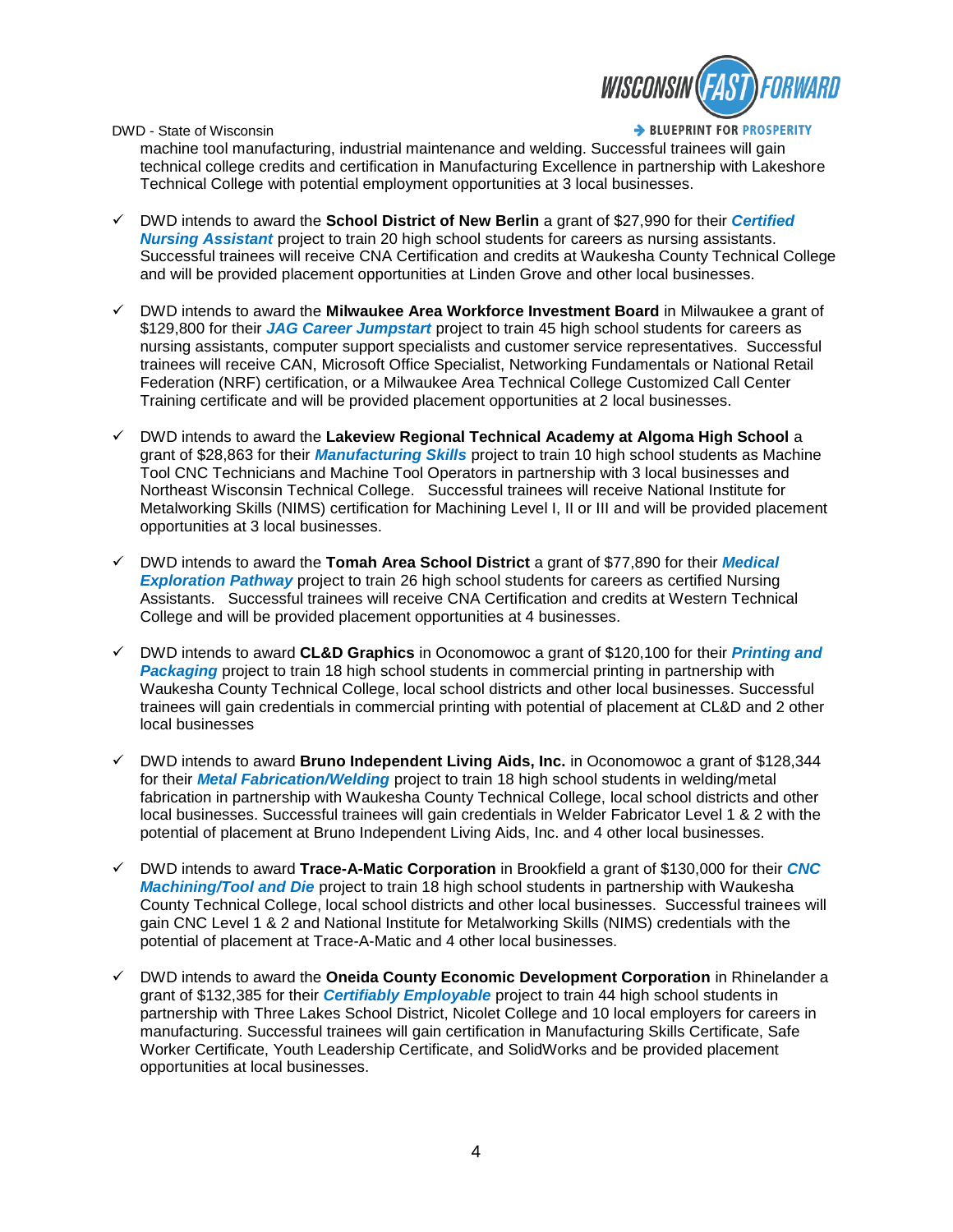

> BLUEPRINT FOR PROSPERITY

- DWD intends to award **Stevens Point Area Senior High School** a grant of \$33,110 for their *Creating Sustainable Employees for a Viable Workforce within the Manufacturing Sector* project to train 12 high school students for careers in manufacturing in partnership with Mid-State Technical College and local businesses. Successful trainees will gain certification in Youth Apprenticeship and an ACT National Career Readiness certificate and placement opportunities at 5 local businesses.
- DWD intends to award **Precision Plus, Inc**.in Elkhorn a grant of \$10,379 for their *Next Generation of CNC Machinists in Walworth County* project to train 8 high school students for careers as CNC Machinists. Successful trainees will receive National Institute for Metalworking Skills (NIMS) certification. Pupils who successfully complete the program will be provided placement opportunities at Precision Plus.